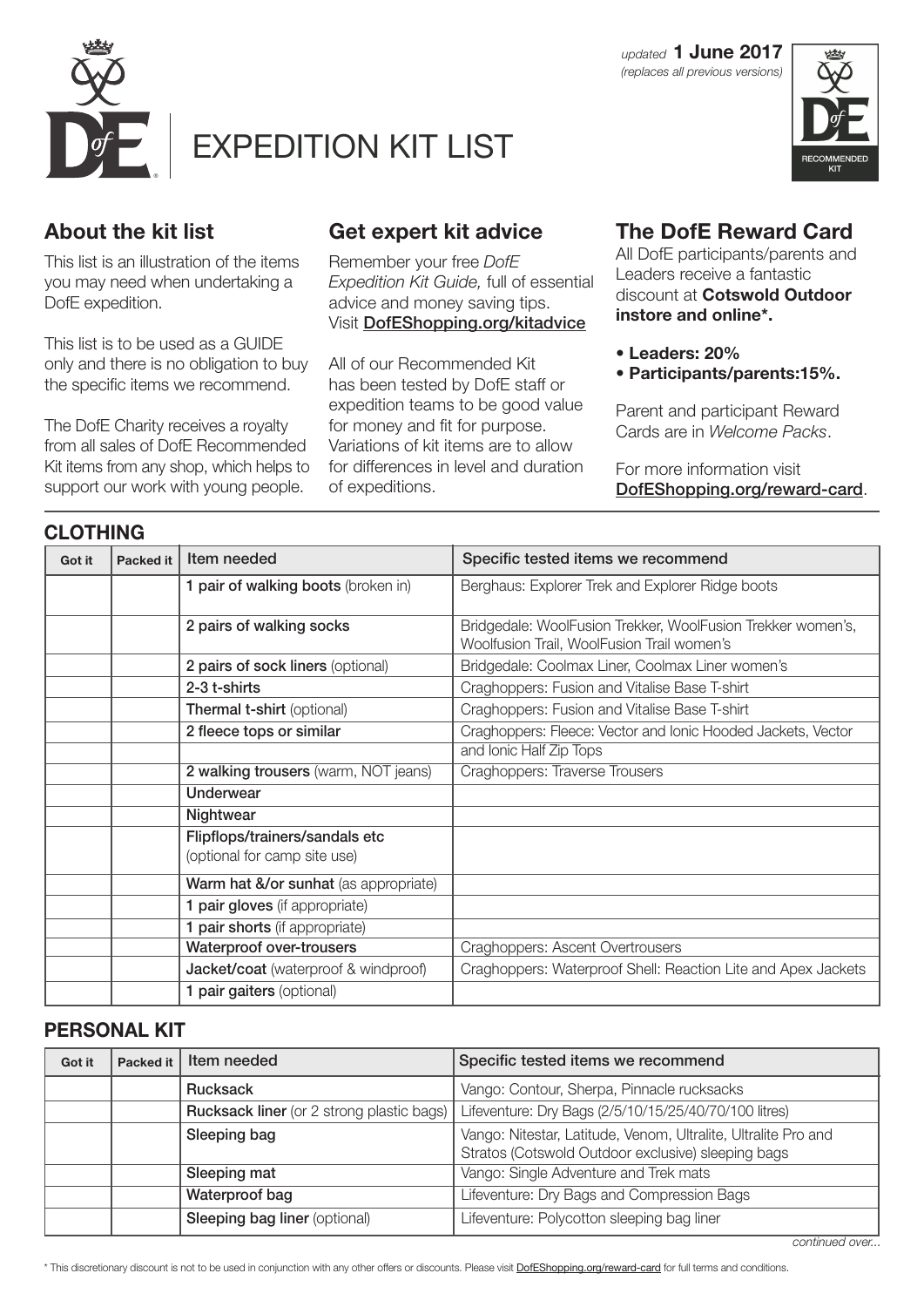| Got it | <b>Packed it</b> | Item needed                                                                | Specific tested items we recommend                                                                                                                 |
|--------|------------------|----------------------------------------------------------------------------|----------------------------------------------------------------------------------------------------------------------------------------------------|
|        |                  | Survival bag                                                               | Lifesystems: Light and Dry Survival bivi, Survival bag, Thermal bag                                                                                |
|        |                  | Whistle                                                                    | Lifesystems: Survival whistle, Safety whistle                                                                                                      |
|        |                  | Torch (handheld or head torch and<br>spare batteries)                      | Lifesystems: Intensity 220 torch, Intensity 220 head torch                                                                                         |
|        |                  | Personal first aid kit                                                     | Lifesystems: Camping first aid kit, Trek first aid kit, Blister first aid kit,<br>Waterproof first aid kit. Visit DofEShopping.org/safety for info |
|        |                  | <b>Expedition food</b><br>(including emergency rations)                    | Beyond The Beaten Track: Expedition food packs and ready meal<br>pouches. Get advice at DofEShopping.org/food                                      |
|        |                  | <b>Water bottle</b>                                                        | Lifeventure: Tritan Flask (1000ml), Tritan Bottle (650ml)                                                                                          |
|        |                  | Knife, fork, spoon                                                         | Lifeventure: Basic knife fork and spoon set, Ellipse knife,<br>fork and spoon set                                                                  |
|        |                  | Small pocket knife/pocket tool                                             | Victorinox: DofE Pocket Tool<br>For advice visit DofEShopping.org/safety)                                                                          |
|        |                  | Plate/bowl                                                                 | Lifeventure: Stainless steel camping bowl, camping plate,<br>Titanium plate, Ellipse plate, Ellipse bowl                                           |
|        |                  | Mug                                                                        | Lifeventure: Stainless steel camping mug, Titanium mug,<br>Ellipse mug                                                                             |
|        |                  | Box of matches (in waterproof container)                                   | Lifesystems: Windproof matches                                                                                                                     |
|        |                  | Wash kit/personal hygiene items<br>(some items could be shared as a group) | Lifeventure: Wash bag (small), All-purpose soap, Dry wash gel                                                                                      |
|        |                  | <b>Sunblock</b> (if appropriate)                                           | Lifesystems: Mountain Formula SPF50, Mountain Combi Stick<br>SPF <sub>50</sub>                                                                     |
|        |                  | <b>Towel</b>                                                               | Lifeventure: Soft Fibre Lite towel (large 120g, x-large 146g, giant 203g)                                                                          |
|        |                  | <b>Small quantity of money (optional)</b>                                  |                                                                                                                                                    |
|        |                  | Notebook and pen/pencil                                                    |                                                                                                                                                    |
|        |                  | Watch                                                                      |                                                                                                                                                    |

# **GROUP KIT (to carry between the team)**

| Got it | <b>Packed it</b> | Item needed                                                       | Specific tested items we recommend                                                                                                                            |
|--------|------------------|-------------------------------------------------------------------|---------------------------------------------------------------------------------------------------------------------------------------------------------------|
|        |                  | Tent(s)                                                           | Vango: Banshee, Helix, Zenith, Pulsar, Nova, Halo, Omega,<br>Tempest, Mirage and Meteor                                                                       |
|        |                  | Camping stove(s)                                                  | Trangia: 25 & 27 series, Gas burner, Gel fuel burner and Liquid<br>fuel burner. Vango: Folding gas stoves.                                                    |
|        |                  | Camping stove fuel in an appropriate<br>and safe container        | Trangia: Fuel bottle 0.3L, 0.5L, 1.0L<br>Vango: Bio-ethanol gel fuel 200ml and 1 litre pouches                                                                |
|        |                  | Cooking pans                                                      | Included with Trangia stoves                                                                                                                                  |
|        |                  | <b>Scourers</b>                                                   |                                                                                                                                                               |
|        |                  | Tea towels                                                        |                                                                                                                                                               |
|        |                  | <b>Food</b> (lightweight and including snacks)                    | Get advice at <b>DofEShopping.org/food</b>                                                                                                                    |
|        |                  | Plastic bags (for rubbish etc.)                                   |                                                                                                                                                               |
|        |                  | <b>Toilet paper and Trowel</b>                                    |                                                                                                                                                               |
|        |                  | Maps (1:25 000/1:50 000)                                          | Ordnance Survey: Explorer map, Landranger map standard or<br>weatherproof. Custom made maps centred on your expedition<br>location. Visit DofEShopping.org/os |
|        |                  | Compass                                                           | Silva: Classic, Field, Ranger, Expedition 4 compass.                                                                                                          |
|        |                  | Map cases                                                         | Silva: Carry Dry Map Cases - A4, M30 and Large.                                                                                                               |
|        |                  | <b>Camera</b> (optional)                                          |                                                                                                                                                               |
|        |                  | <b>Tick remover</b> (location-dependent – ask<br>your Supervisor) | Lifesystems: Tick remover                                                                                                                                     |